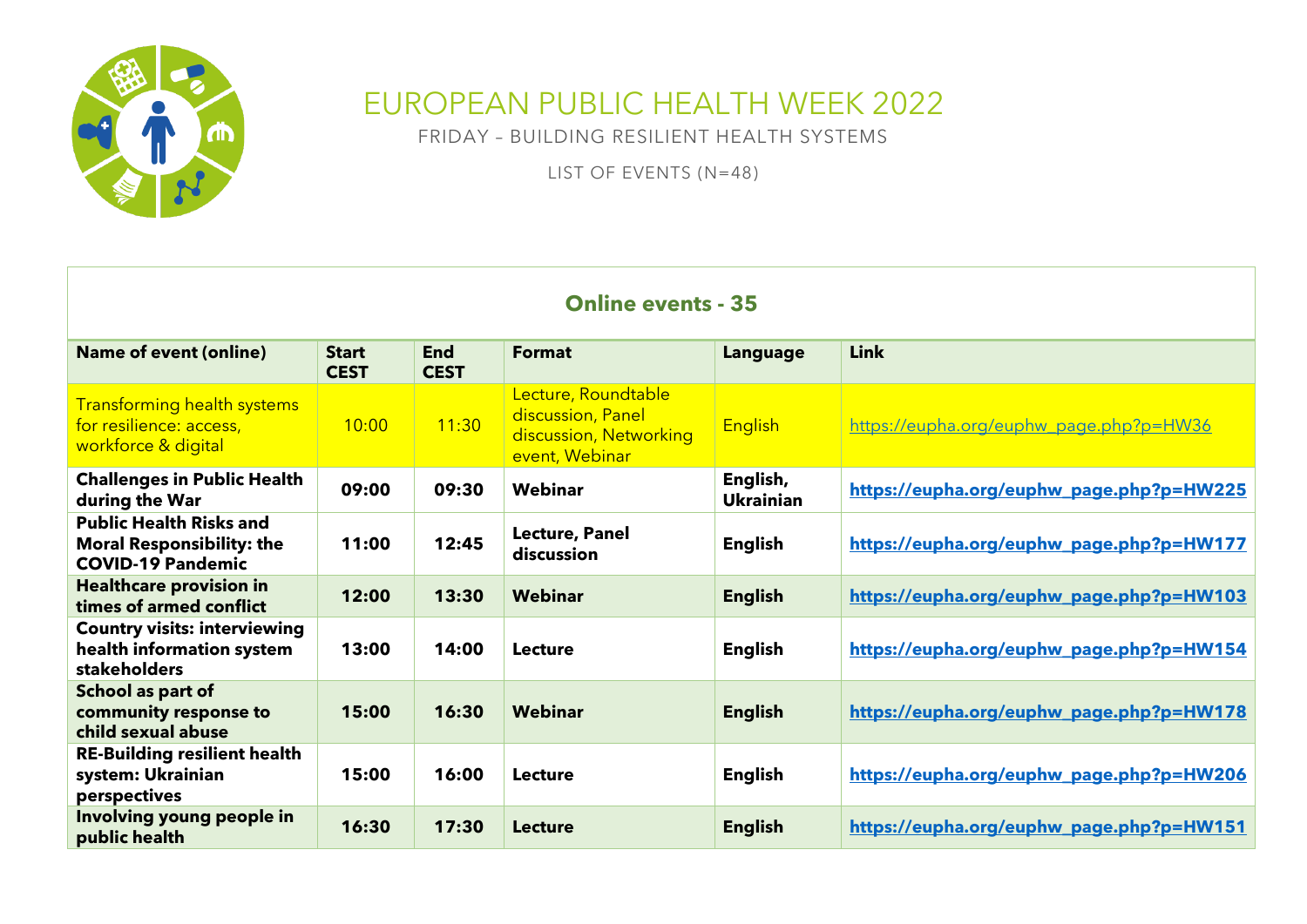| Opinion column: Building<br>resilient health systems                                | All day |       | Opinion Column in<br>national media | Portuguese       | https://eupha.org/euphw_page.php?p=HW78  |
|-------------------------------------------------------------------------------------|---------|-------|-------------------------------------|------------------|------------------------------------------|
| 100 years- an overview of the<br><b>Teaching Public Health</b><br>Institution works | All day |       | photo essay                         | Croatian         | https://eupha.org/euphw_page.php?p=HW176 |
| Podcast M80 "Consulta<br>Marcada": Resilient health<br>systems                      | All day |       | Podcast                             | Portuguese       | https://eupha.org/euphw_page.php?p=HW93  |
| Podcast: in conversation with<br><b>Community Champions</b><br>(RSPH)               | All day |       | Podcast                             | English          | https://eupha.org/euphw_page.php?p=HW140 |
| Podcast: in conversation with<br>the Health Foundation (RSPH)                       | All day |       | Podcast                             | English          | https://eupha.org/euphw_page.php?p=HW141 |
| Youth for Resilient Health<br>Systems - Polygeia                                    | All day |       | video                               | English          | https://eupha.org/euphw_page.php?p=HW123 |
| Wake up: Building resilient<br>pharmaceutical systems                               | 8:00    | 8:15  | Webinar                             | English          | https://eupha.org/euphw_page.php?p=HW212 |
| What can the health system of<br>tomorrow look like?                                | 9:00    | 10:00 | Roundtable discussion,<br>Webinar   | German           | https://eupha.org/euphw_page.php?p=HW116 |
| Be Aware with Turin Public<br>Health School- day 5                                  | 9:00    | 17:00 | Campaign                            | Italian          | https://eupha.org/euphw_page.php?p=HW160 |
| II Gdansk Health Days                                                               | 9:00    | 17:00 | Conference, Panel<br>discussion     | Polish/English   | https://eupha.org/euphw_page.php?p=HW51  |
| Health care center of the<br>future based on health<br>literacy                     | 9:00    | 10:00 | Webinar                             | German           | https://eupha.org/euphw_page.php?p=HW262 |
| <b>Public Health Technology</b><br><b>Week - 2022</b>                               | 09:00   | 16:00 | Conference                          | Russian          | https://eupha.org/euphw_page.php?p=HW64  |
| Showcasing cross-border<br>cooperation to strengthen<br>health                      | 10:00   | 11:30 | Panel discussion                    | English          | https://eupha.org/euphw_page.php?p=HW215 |
| <b>Building resilient health</b><br>systems through strategic<br>planning           | 10:30   | 11:00 | Lecture, Panel<br>discussion        | Romanian         | https://eupha.org/euphw_page.php?p=HW125 |
| Pedagogical competence of<br>mentors during the pre-<br>graduation training         | 10:45   | 11:00 | <b>Online Presentation</b>          | <b>Bulgarian</b> | https://eupha.org/euphw_page.php?p=HW39  |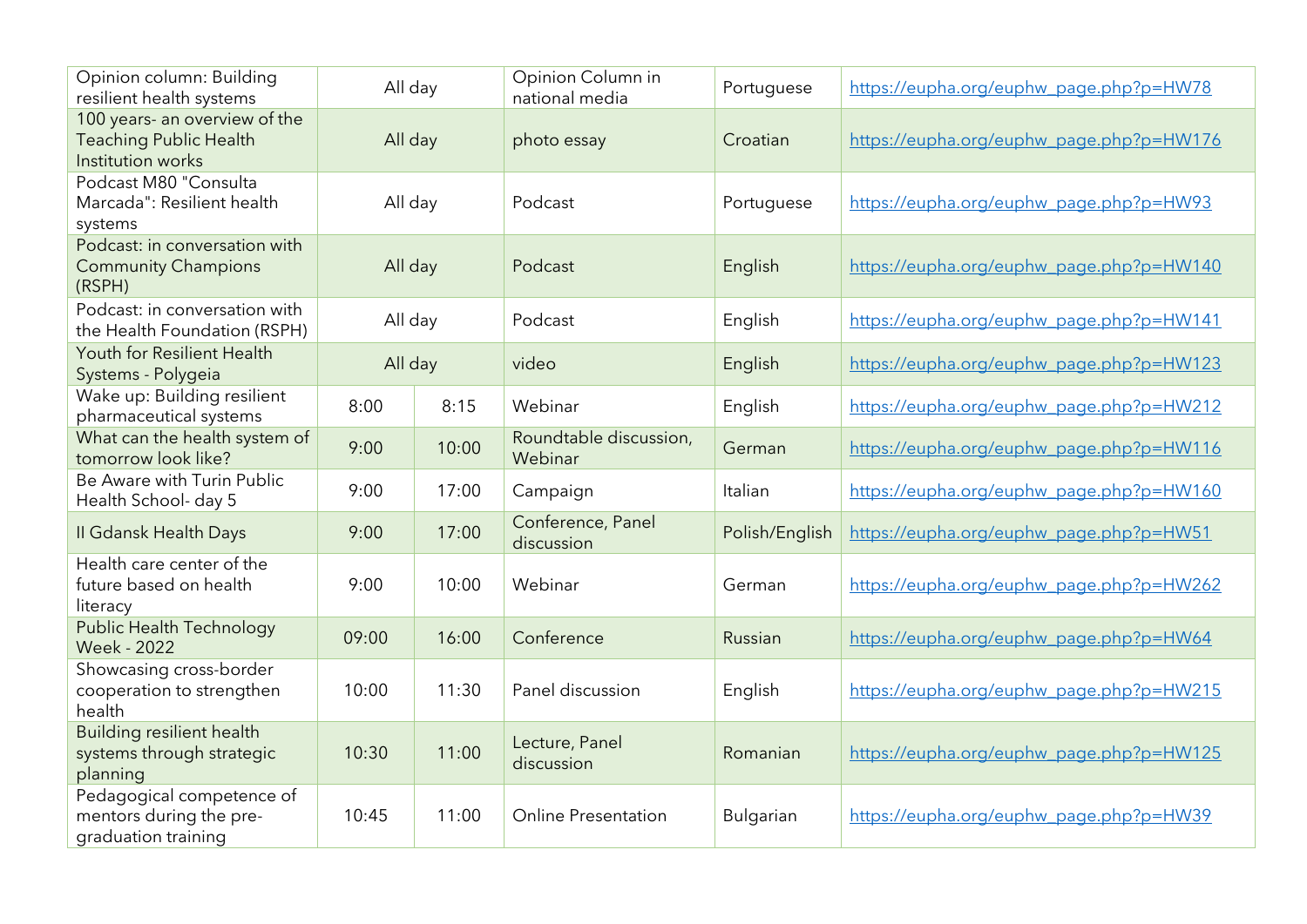| What next for pandemic<br>preparedness in Europe?                                   | 11:30 | 13:00 | Webinar                                             | English                      | https://eupha.org/euphw_page.php?p=HW95  |
|-------------------------------------------------------------------------------------|-------|-------|-----------------------------------------------------|------------------------------|------------------------------------------|
| <b>Medical Simulation Education</b><br>for nurses in condition of<br>COVID-19       | 11:30 | 12:30 | Lecture                                             | English,<br><b>Bulgarian</b> | https://eupha.org/euphw_page.php?p=HW35  |
| Theatre nurse-healthcare<br>career and professional<br>development                  | 11:30 | 12:30 | Lecture                                             | English                      | https://eupha.org/euphw_page.php?p=HW38  |
| Professional competences to<br>promote healthy ageing<br>across the lifespan        | 11:30 | 13:00 | Video presentation, Live<br>social media discussion | English                      | https://eupha.org/euphw_page.php?p=HW231 |
| <b>Revolution Data and</b><br>predictive epidemiological<br>tools in transplants    | 12:00 | 12:45 | Panel discussion                                    | English                      | https://eupha.org/euphw_page.php?p=HW99  |
| Building resilient health<br>systems                                                | 12:00 | 13:30 | Panel discussion                                    | Serbian                      | https://eupha.org/euphw_page.php?p=HW260 |
| ÖGD INSIDE - Health Systems                                                         | 12:30 | 13:30 | Webinar                                             | German                       | https://eupha.org/euphw_page.php?p=HW191 |
| Migrant health in medical<br>studies - experiences from<br>Germany                  | 13:00 | 13:45 | Lecture                                             | English                      | https://eupha.org/euphw_page.php?p=HW210 |
| Pillars of disaster resilience                                                      | 13:15 | 13:45 | Lecture                                             | <b>Bulgarian</b>             | https://eupha.org/euphw_page.php?p=HW145 |
| Pillars of Health coalition:<br>launch event                                        | 14:00 | 15:15 | Panel discussion                                    | English                      | https://eupha.org/euphw_page.php?p=HW57  |
| European Public Health Week<br>2022 Webinar                                         | 15:30 | 16:30 | Webinar                                             | Portuguese                   | https://eupha.org/euphw_page.php?p=HW79  |
| Optimizing Interprofessional<br>Interactions for Patient &<br><b>Community Care</b> | 16:30 | 18:00 | Panel discussion                                    | English                      | https://eupha.org/euphw_page.php?p=HW219 |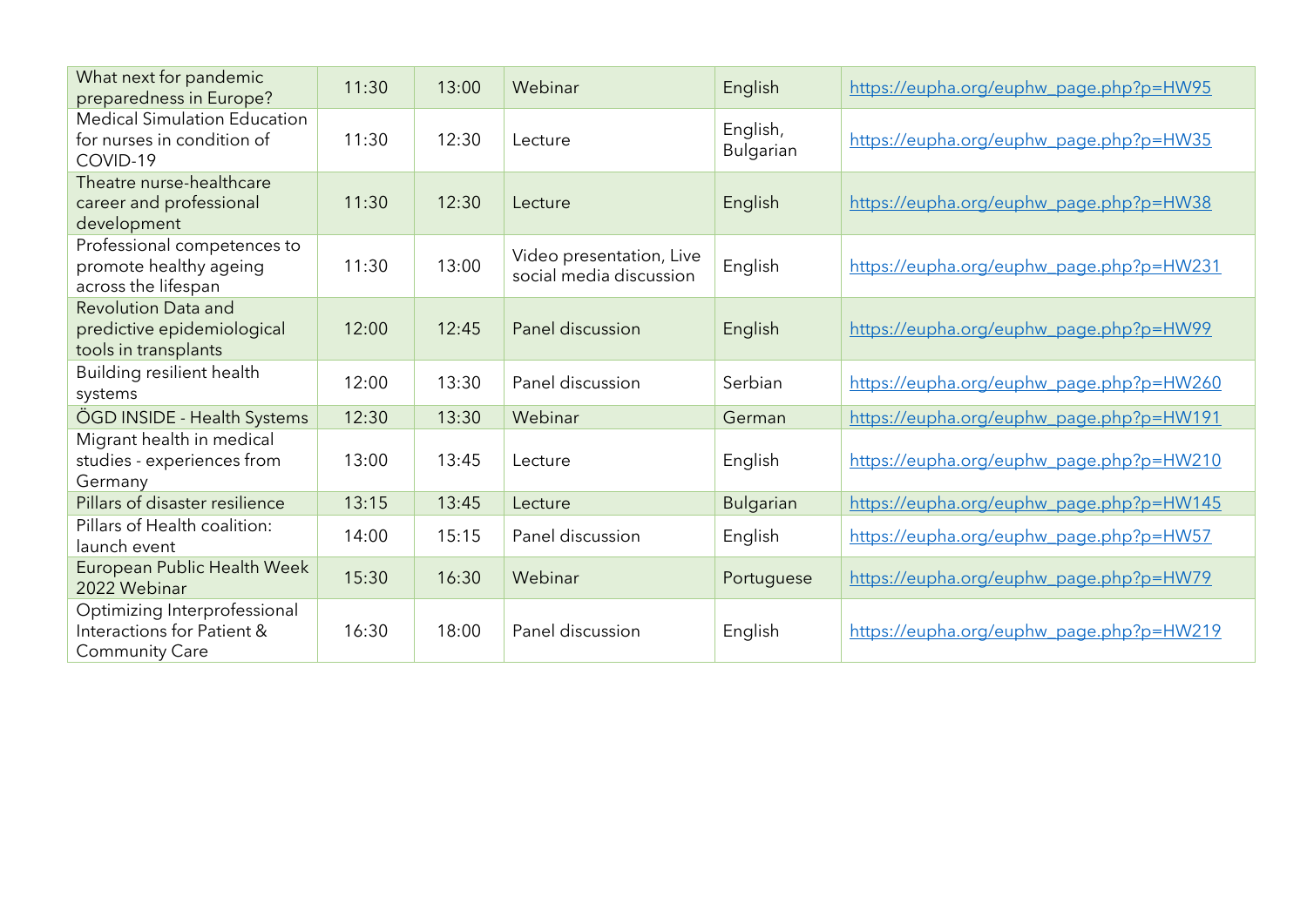| <b>In-person events - 8</b>                                                            |                             |                           |                            |                |                |                                          |  |
|----------------------------------------------------------------------------------------|-----------------------------|---------------------------|----------------------------|----------------|----------------|------------------------------------------|--|
| <b>Name of event</b>                                                                   | <b>Start</b><br><b>CEST</b> | <b>End</b><br><b>CEST</b> | <b>Format</b>              | <b>Country</b> | Language       | Link                                     |  |
| <b>Workforce for tomorrow's</b><br>emergencies - Vision for<br><b>Preparedness 2.0</b> | 13:00                       | 14:00                     | <b>Panel</b><br>discussion | <b>TR</b>      | <b>English</b> | https://eupha.org/euphw_page.php?p=HW203 |  |
| <b>Healthy Healthcare</b><br><b>Management Core Resilient</b><br><b>Health System</b>  | 8:00                        | 10:00                     | Lecture                    | <b>RO</b>      | English        | https://eupha.org/euphw_page.php?p=HW221 |  |
| Methodology of application<br>of kinesitherapy in neurology                            | 8:00                        | 11:00                     | Lecture                    | <b>BG</b>      | Bulgarian      | https://eupha.org/euphw_page.php?p=HW12  |  |
| <b>Education Healthy Workplace</b><br>for healthcare professionals                     | 9:00                        | 14:30                     | Lecture                    | <b>RS</b>      | Serbian        | https://eupha.org/euphw_page.php?p=HW43  |  |
| Ensuring sustainability of<br>Nurse-Family-Partnership<br>Program in Bulgaria          | 9:30                        | 12:00                     | Roundtable<br>discussion   | <b>BG</b>      | Bulgarian      | https://eupha.org/euphw_page.php?p=HW56  |  |
| The cultural iceberg                                                                   | 10:00                       | 18:00                     | Interactive<br>display     | <b>GB</b>      | English        | https://eupha.org/euphw_page.php?p=HW69  |  |
| Environmental pollution and<br>health consequences                                     | 11:00                       | 13:00                     | Roundtable<br>discussion   | XK             | Albanian       | https://eupha.org/euphw_page.php?p=HW226 |  |
| Network "View Outside" - 5th<br><b>Annual Spring Meeting</b>                           | 13:30                       | 16:00                     | Networking<br>event        | <b>NL</b>      | Dutch          | https://eupha.org/euphw_page.php?p=HW193 |  |

| <b>Hybrid events - 2</b>                                    |                   |                    |            |           |           |                                          |  |
|-------------------------------------------------------------|-------------------|--------------------|------------|-----------|-----------|------------------------------------------|--|
| <b>Name of event</b>                                        | <b>Start CEST</b> | End<br><b>CEST</b> | Format     | Country   | Language  | Link                                     |  |
| <b>Emergency medical care</b><br>activities during COVID-19 | 9:00              | 15:00              | Conference | <b>BG</b> | Bulgarian | https://eupha.org/euphw_page.php?p=HW146 |  |
| <b>Rethinking the relationship</b><br>with health           | 15:00             | 18:00              | Conference | ΙT        | Italian   | https://eupha.org/euphw_page.php?p=HW142 |  |